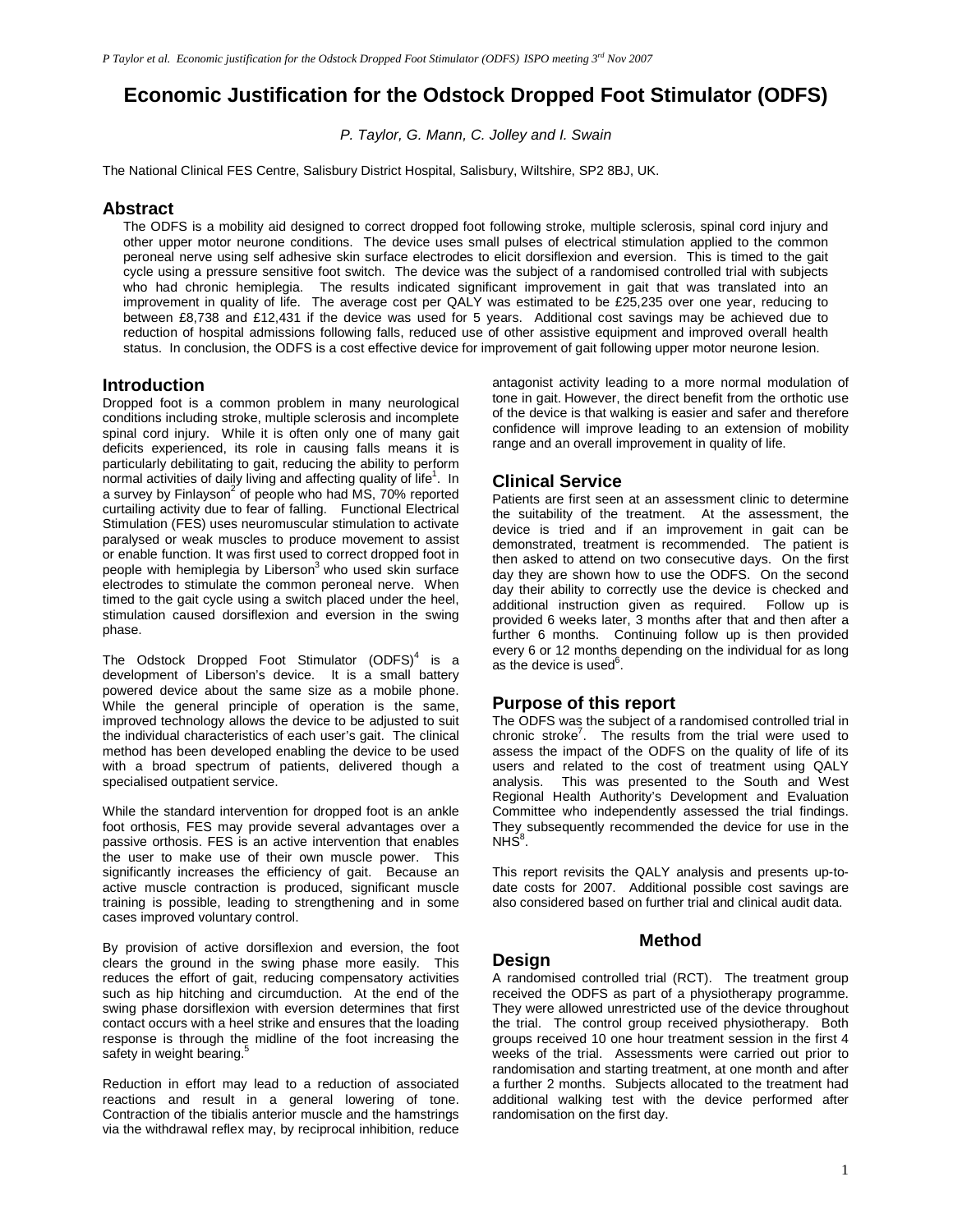## **Recruitment**

Subjects were recruited following GP and consultant referral.

## **Selection Criteria**

- Single CVA resulting in hemiplegia at least 6 months previously
- Unilateral dropped foot defined as the toe catching the ground or compensatory action such as hip hitching or circumduction to avoid the toe catching in the swing phase of gait
- Sufficient dorsiflexion due to electrical stimulation so a heel strike is produced
- No mental impairment, a satisfactory understanding of the device and good motivation
- No other significant medical conditions
- Ability to stand unsupported and walk a minimum of 10m (with appropriate assistive aids)
- Not hypersensitive to the sensation of electrical stimulation
- Able to stand from sitting without assistance and walk at least 50m prior to the stroke.
- Informed written consent.

### **Assessments**

- Walking speed over 10m. This was performed over smooth vinyl flawing. 1m preceded and followed the 10m walkway to allow for acceleration and deceleration. Three measurements were made and an average calculated<sup>9</sup>.
- Physiological Cost Index (PCI) over 10m<sup>10</sup> This is a measure of the effort expended while walking based on increase in heart rate related to walking speed. This was measured concurrently with walking speed.
- **Mobility Questionnaire**
- A 5 question multiple choice questionnaire assessing the degree of mobility
- Hospital Anxiety and Depression scale<sup>11</sup> A standardised questionnaire

# **Cost Benefit analysis**

Benefits to the patient's quality of life are demonstrated by using the Index of Health Related Quality of Life  $(HQL)^{12}$ . IHQL produces an index related to quality of life by relating physical disability and distress. In this study disability is measured by combining the results of the walking speed, PCI and mobility questionnaire. Distress was demonstrated using the Hospital Anxiety and Depression scale. Rosser et al. produced an eight level hierarchal description to define disability ranging from no disability (D1) to unconscious (D8). Similarly, a five level hierarchal system was used to define emotional distress where E1 represented no distress and E5 represented extreme distress. From examination of this descriptive system it could be estimated that the trial subjects could be described by disability scores D2 to D6 and emotional scores E1 to E4. To allocate D scores to each trial subject, a ranked score was derived for walking speed, PCI and mobility questionnaire results as shown in table 1. The score for each index were then summed and related to a D score as shown. HAD scores were treated in the same manner to produce an E score.

To produce a score for the quality of life for each individual, the D and E value were entered into the Rosser matrix (see appendix). This score is the Quality Adjusted Life Year (QALY). This was done for values collected at the beginning and end of the trial. The difference in the two QALY scores is the QALY gain. The cost of this QALY gain is calculated by multiplying the QALY gain by the cost of the intervention and dividing by the number of years that are affected by the quality of life gain.

#### **Table 1. Conversion system for relation of recorded outcome measures to the dimensions used in the Rosser matrix**

|                | Walking Speed (ms <sup>-1</sup> ) |                                      |                |                                                                                             |          |           |                |           |          |       |
|----------------|-----------------------------------|--------------------------------------|----------------|---------------------------------------------------------------------------------------------|----------|-----------|----------------|-----------|----------|-------|
|                |                                   |                                      |                |                                                                                             |          |           |                |           |          |       |
| < 0.1          | $0.1 -$                           | $0.3 -$                              | $0.5 -$        | $0.7 -$                                                                                     | $0.9 -$  | $1.1 -$   | $1.3 -$        | >1.5      |          |       |
|                | 0.29                              | 0.49                                 | 0.69           | 0.89                                                                                        | 1.09     | 1.29      | 1.49           |           |          |       |
| 0              | 1                                 | 2                                    | 3              | 4                                                                                           | 5        | 6         | $\overline{7}$ | 8         |          |       |
|                |                                   |                                      |                |                                                                                             |          |           |                |           |          |       |
|                |                                   | PCI beats per (min / metres per min) |                |                                                                                             |          |           |                |           |          |       |
| >1.31          | $1.21 -$                          | $1.1 -$                              | $0.91 -$       | $0.81 -$                                                                                    | $0.71 -$ | $0.61 -$  | $0.51 -$       | $0.41 -$  | $0.31 -$ | < 0.3 |
|                | 1.3                               | 1.2                                  | 1.0            | 0.9                                                                                         | 0.8      | 0.7       | 0.6            | 0.5       | 0.4      |       |
| $\Omega$       | 1                                 | $\overline{2}$                       | 3              | 4                                                                                           | 5        | 6         | $\overline{7}$ | 8         | 9        | 10    |
|                |                                   |                                      |                |                                                                                             |          |           |                |           |          |       |
|                | <b>Mobility Questionnaire</b>     |                                      |                |                                                                                             |          |           |                |           |          |       |
| $<$ 1          | $1 - 2$                           | $3 - 4$                              | $5-6$          | $7 - 8$                                                                                     | $9 - 10$ | $11 - 12$ | $13 - 14$      | $15 - 16$ |          |       |
| 0              | 1                                 | $\mathcal{P}$                        | 3              | 4                                                                                           | 5        | 6         | $\overline{7}$ | 8         |          |       |
| dimension      |                                   |                                      |                | Total disability score (walking speed + PCI + mobility questionnaire) related to disability |          |           |                |           |          |       |
| <6.9           | $7.0 -$                           | $11 -$                               | $15 -$         | >19                                                                                         |          |           |                |           |          |       |
|                | 10.9                              | 14.9                                 | 18.9           |                                                                                             |          |           |                |           |          |       |
| D <sub>6</sub> | D <sub>5</sub>                    | D <sub>4</sub>                       | D <sub>3</sub> | D <sub>2</sub>                                                                              |          |           |                |           |          |       |
| <b>HAD</b>     |                                   |                                      |                |                                                                                             |          |           |                |           |          |       |
| $>18$          | $18 - 17$                         | $16 - 15$                            | $14 - 13$      | $12 - 11$                                                                                   | $10-9$   | $8 - 7$   | $6 - 5$        | 43        | $2 - 1$  | $<$ 1 |
| 0              | 1                                 | $\mathfrak{p}$                       | 3              | 4                                                                                           | 5        | 6         | $\overline{7}$ | 8         | 9        | 10    |
|                |                                   |                                      |                |                                                                                             |          |           |                |           |          |       |
|                |                                   |                                      |                | HAD score related to distress dimension                                                     |          |           |                |           |          |       |
| $2$            | $3-5$                             | $6 - 8$                              | >9             |                                                                                             |          |           |                |           |          |       |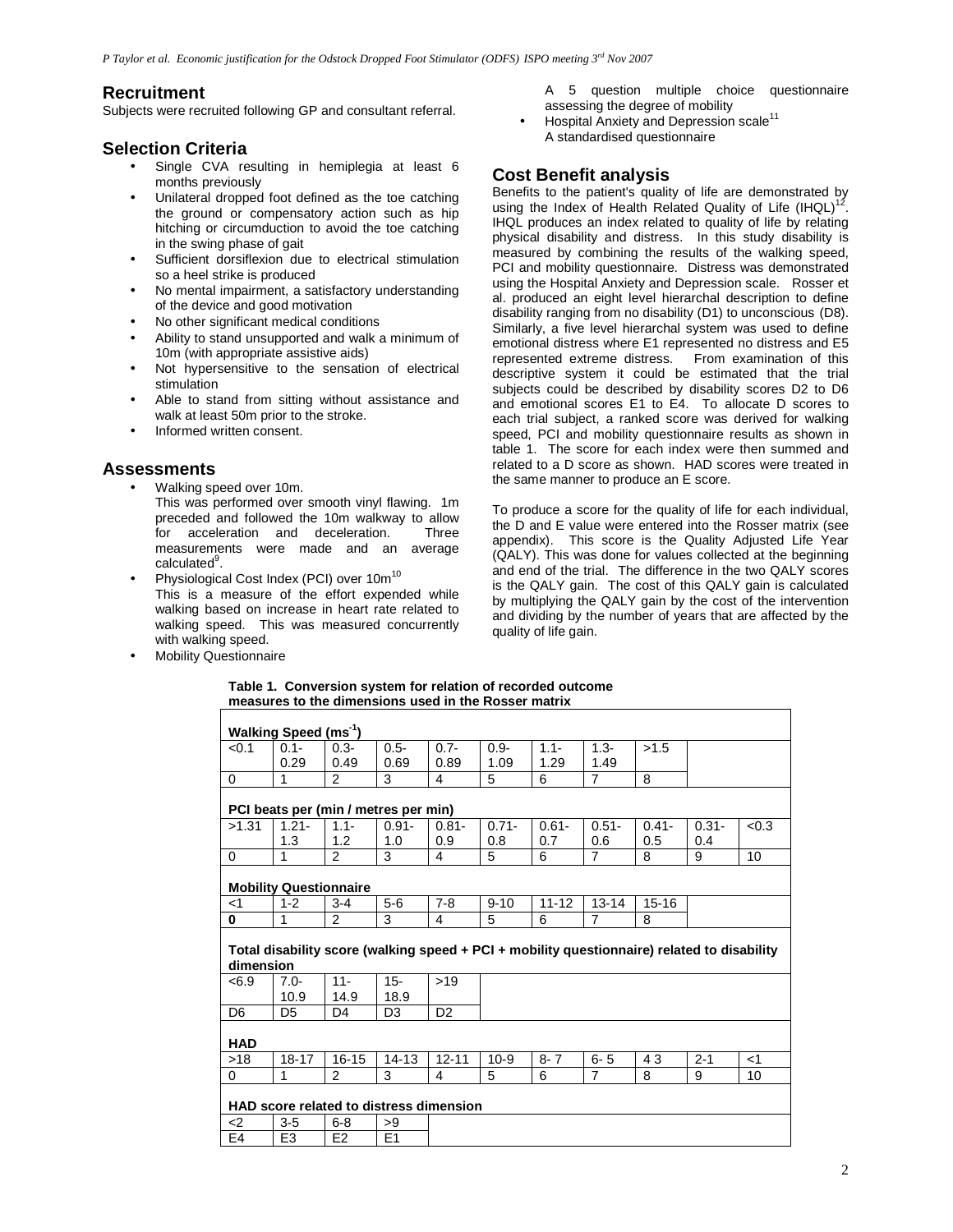#### **Results**

Thirty two subjects were recruited to the trial. Their mean age was 56.5 years and mean time from stroke was 4 years 5 months.

# **Walking Speed**

#### FES group

At the end of the trial period 13 FES subjects walked faster, 2 had no change and 1 walked more slowly when using the ODFS at the end of the trial compared with unassisted walking at the beginning. The mean increase in speed was  $0.22 \text{ ms}^{-1}$  (SD  $0.09$ ), a mean % increase of 18.1%. Increase in speed was significant (paired T test p <0.0002). However, there was no significant change in walking speed without the ODFS.

#### Control group

In the control group 6 subjects walked faster, 6 at the same speed and 3 more slowly. Mean increase in speed (all control subjects) =  $0.03$  m/s SD 0.09. mean % increase  $= 5.1\%$  which was not significant (paired T test p<0.604).

There was no significant difference in walking speed between the FES group when not using the ODFS and control group at any stage. However, there was a statistical significant difference when the ODFS was used at month 3 (Mann Whitney U p=0.043).

**Table 2. Walking speed mean and standard deviation** 

|                      | Month 0<br>$(ms^{-1})$ | Month 1<br>(ms <sup>-1</sup> ) | Month 3<br>$(ms^{-1})$ |
|----------------------|------------------------|--------------------------------|------------------------|
| <b>FES no stim</b>   | 0.64                   | 0.62                           | 0.63(0.39)             |
|                      | (0.46)                 | (0.41)                         |                        |
| <b>FES with stim</b> | 0.68                   | 0.75                           | 0.77(0.43)             |
|                      | (0.49)                 | (0.51)                         |                        |
| Control              | 0.48                   | 0.58                           | 0.51(0.27)             |
|                      | (0.25)                 | (0.25)                         |                        |
| Man Whitney U        |                        |                                |                        |
| test                 | $P = 0.318$            | $P = 0.621$                    | $P = 0.407$            |
| FES no stim -        |                        |                                |                        |
| control              |                        |                                |                        |
| <b>Mann Whitney</b>  |                        |                                |                        |
| U test               | $P=0.228$              | $P = 0.221$                    | $P=0.043$              |
| FES with stim -      |                        |                                |                        |
| control              |                        |                                |                        |

# **Physiological Cost Index**

FES group

At the end of the trial period 10 FES subjects had a lower PCI, 4 had no change and in 2 subjects it was higher when using the ODFS at the end of the trial compared with unassisted walking at the beginning. Mean reduction in PCI was  $0.21B$ tm<sup>-1</sup> SD 0.27 mean % reduction = 46.44% which was significant (paired T test p< 0.0067)

**Table 5. HAD mean and standard deviation** 

Control group

In the control group 5 subjects had a lower PCI, 8 no change and in 3 subjects it was higher. There was a mean of 0.02  $\text{Btm}^{-1}$  which was not significant p<0.7101 (paired T test). There is a significant difference in change in PCI between the FES and control group p<0.0466 (student T test)

|                                                             | Month 0<br>(Btm <sup>-1</sup> ) | Month 1<br>(Btm <sup>-1</sup> ) | Month <sub>3</sub><br>(Btm'') |  |  |  |  |  |
|-------------------------------------------------------------|---------------------------------|---------------------------------|-------------------------------|--|--|--|--|--|
| <b>FES no stim</b>                                          | 0.80                            | 0.71                            | 0.76                          |  |  |  |  |  |
|                                                             | (0.74)                          | (0.71)                          | (0.64)                        |  |  |  |  |  |
| <b>FES with stim</b>                                        | 0.59                            | 0.61                            | 0.54                          |  |  |  |  |  |
|                                                             | (0.49)                          | (0.67)                          | (0.56)                        |  |  |  |  |  |
| Control                                                     | 1.03                            | 0.98                            | 1.00                          |  |  |  |  |  |
|                                                             | (0.67)                          | (0.74)                          | (0.69)                        |  |  |  |  |  |
| Man Whitney U<br>test<br>FES no stim -<br>control           | $P=0.220$                       | $P=0.327$                       | $P = 0.127$                   |  |  |  |  |  |
| <b>Mann Whitney</b><br>U test<br>FES with stim -<br>control | $P=0.0569$                      | $P=0.127$                       | $P = 0.083$                   |  |  |  |  |  |

|  |  | Table 3. PCI mean and standard deviation |  |
|--|--|------------------------------------------|--|
|--|--|------------------------------------------|--|

 $B$ tm<sup>-1</sup> = heart Beats per meter

#### **Mobility Questionnaire**

Mean increase in score during the trial period in the FES group of 2.56 while the Control group increased by 0.85. Both changes were statistically significant. There was a significant difference between the change in the FES group and the change in the control group p< 0.0489 (Fisher exact probability test). No significant difference was seen at the start of the trial. (Table 4)

|           | Table 4. Mobility questionnaire mean and standard |
|-----------|---------------------------------------------------|
| deviation |                                                   |

| stage                                                                | Month 0    | Month 1    | Month 3 | mean   |
|----------------------------------------------------------------------|------------|------------|---------|--------|
|                                                                      |            |            |         | change |
| <b>FES</b> group                                                     | 11.8       | 12.6       | 14.5    | 2.56   |
|                                                                      | (4.15)     | (3.32)     | (3.46)  | (1.42) |
| <b>Wilcoxon compared</b><br>with month 0                             |            | $P = 0.01$ |         |        |
| <b>Control</b>                                                       | 12.3       | 13.3       | 13.3    | 0.85   |
|                                                                      | (2.34)     | (1.51)     | (1.37)  | (1.21) |
| <b>Wilcoxon compared</b><br>with month 0                             | no dif     | $P=0.025$  |         |        |
| Comparison of change between groups<br>Fisher exact probability test | $P=0.0498$ |            |         |        |

### **Hospital Anxiety and Depression Scale**

There was significant reduction in both anxiety and depression in the FES group over the three month period p<0.0028 anxiety scores and p<0.0047 depression scores (table5). No significant improvement was seen in the control group. The difference between control and FES groups showed a trend to significance p<0.0820.

|            |            | Taple J. TIAD Hieali and Standard deviation |            |                   |                   |                   |
|------------|------------|---------------------------------------------|------------|-------------------|-------------------|-------------------|
|            | Month 0    |                                             | Month 3    |                   | <b>Difference</b> |                   |
|            | Anxiety    | <b>Depression</b>                           | Anxiety    | <b>Depression</b> | Anxiety           | <b>Depression</b> |
| <b>FES</b> | 6.25(3.20) | 5.25(2.76)                                  | 4.13(1.81) | 3.38(2.72)        | $-2.00$ $(-2.88)$ | $-2.13(-1.64)$    |
| Wilcoxon   |            |                                             |            |                   | $p = 0.0047$      | $p = 0.0028$      |
| Control    | 5.44(3.28) | 3.78(2.44)                                  | 3.75(1.94) | 3.11(3.05)        | $-1.44(-3.13)$    | $-0.67(-2.02)$    |
| Wilcoxon   |            |                                             |            |                   | $p = 0.096$       | $p = 0.441$       |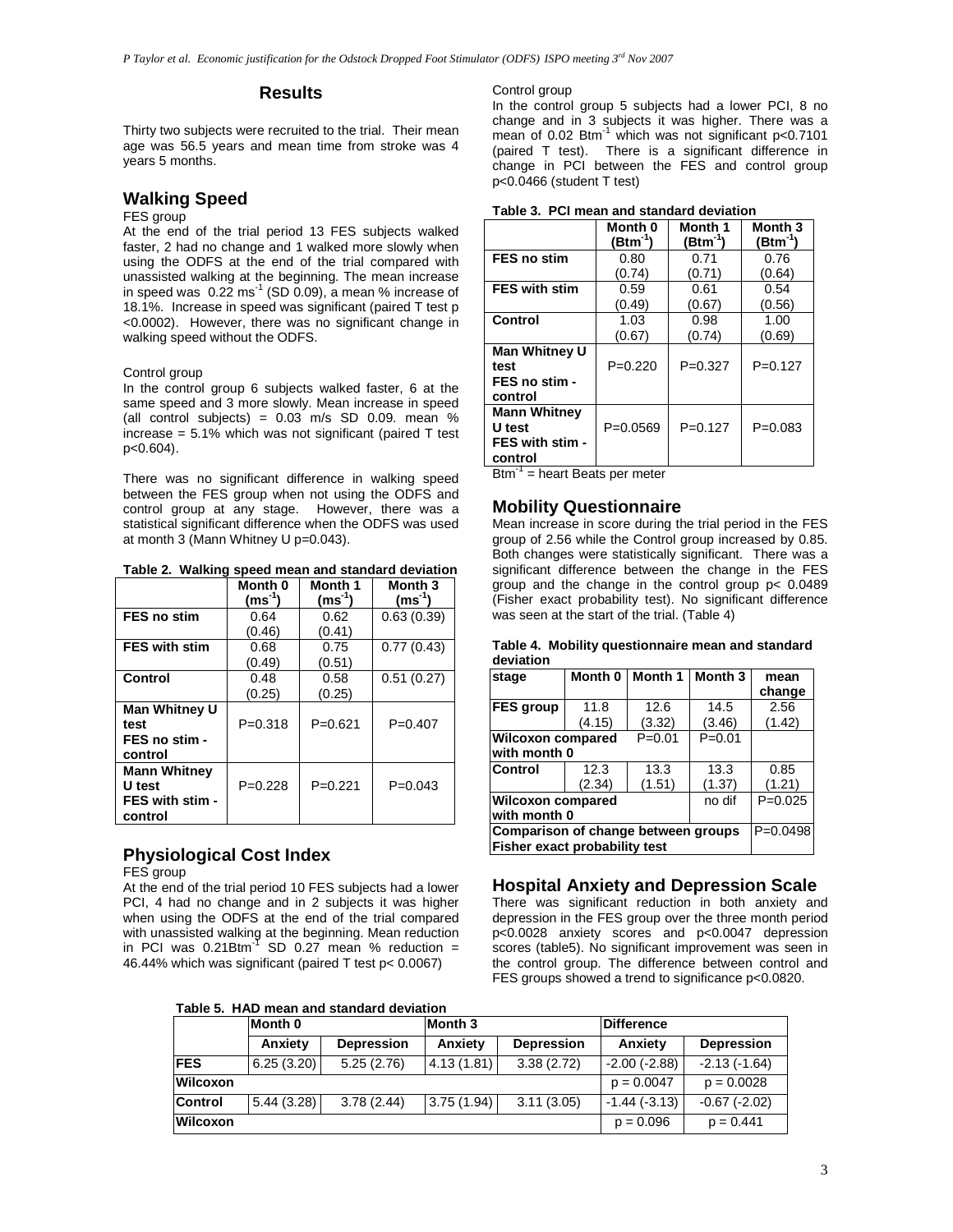### **Disbenefits**

12% of subjects showed no benefit, none were made worse.

Skin irritation was a problem for one subject who was unable to continue using the stimulator. A possible cause of skin irritation is the formation of electro-chemical compounds when stimulation produces a charge imbalance. Since completion of the trial the output of the ODFS has been modified to give the option of a symmetrical biphasic output, eliminating possible charge imbalance. Additionally, improvements in electrode technology have also been made, reducing the risk of skin irritation.

The stimulation system involves wearing self adhesive electrodes on the leg, a switch in the heel of the shoe, and leads connecting these to the stimulator which is worn either in a pocket or on belt. This is an inconvenience and time is taken setting it up each day. 14 of the 16 subjects in the trial were able to set the stimulator up independently but 3 of these said they usually had help. 2 subjects were unable to set it up without help. 4 subjects said they often had difficulty finding the correct electrode positions and 4 said they found the system an encumbrance. Four subjects said the sensation of stimulation was slightly uncomfortable, none found it too uncomfortable to use.

### **Costs benefit**

The walking speed, PCI, Mobility questionnaire and HAD results were converted to D and E scores using the ranking system shown in Table 1. The results are shown in table 6. From the Disability and Emotional distress scores a D and E score was calculated for each subject.

Example: subject 8 who was at point D4 on the Rosser Matrix at the start of the trial. Walking speed was 0.37 ms<sup>-1</sup> (40% of normal walking speed) (score 2), PCI 0.98 (300% normal)(score 3) and Mobility Questionnaire score was 12 (score 6). This gives a total disability score of 11.

|                   |  | Table 6. Median Disability and Emotional distress scores |
|-------------------|--|----------------------------------------------------------|
| <b>Disability</b> |  |                                                          |

Subject 8 could stand independently from a wheelchair and walk over 500m but always used a walking stick unless supported, only occasionally walked outside alone and not on uneven ground unless with help. At the end of the trial walking speed was 0.55 m/s (score 3), PCI was 0.33 (score 9) and Mobility score was 15 (score 8), giving a total Disability score of 15. She no longer used a stick, now walked outside regularly and was able to walk on uneven surfaces which enabled her to walk her dog in the New Forest. Point on the Rosser Matrix was therefore D3. Subject 8 has continued to use the ODFS since the end of trial 12 years ago.

D and E scores for each individual were entered into the Rosser matrix and a QALY score derived. Mean and median scores are given in table 7.

#### **Costs**

Assessments for the ODFS cost £140 and treatment sessions are charged at £300 per sessions (Odstock Medical Ltd. price 2007). This is the full economic cost and includes all consumables, maintenance and treatment. There are normally 5 treatment sessions in the first year and either 1 or 2 follow up sessions in subsequent years depending on the individual. The total cost in the first year is therefore £1640 and either £300 or £600 in subsequent years. Taking the mean QALY gain of 0.065, the cost per QALY is £25,231 if the device is used for one year. This is comfortably within the NICE cut off figure for cost effectiveness of £30,000 per QALY.

However, the ODFS is a long term mobility aid and is often used for many years. In an audit of the clinical records of 305 people who began using FES for gait assistance between January 2000 and December 2003 (116 stroke, 105 MS, 8 SCI, 6 CP and 9 other diagnosis) from the Salisbury FES clinic showed that only 22 (7%) had been discharged from the clinic by May 2007. It is therefore justifiable to look at the cost per QALY over an extended period of time. Table 8 gives costs per QALY at 1, 5 and 10 years.

|                  | <b>FES</b> |         |          | Control |         |          |                |               |
|------------------|------------|---------|----------|---------|---------|----------|----------------|---------------|
|                  | Month 0    | Month 3 | Wilcoxon | Month 0 | Month 3 | Wilcoxon | <b>IMWU MO</b> | <b>MWU M3</b> |
| <b>Speed</b>     | 3          | 3.5     | 0.010    | 2.5     | 2.5     | 0.374    | 0.375          | 0.073         |
| <b>PCI</b>       |            | 8       | 0.008    | 4       | 4       | 0.310    | 0.280          | 0.042         |
| <b>Mobility</b>  | 5          | 6.5     | 0.002    | 5       | 6       | 0.063    | 0.607          | 0.011         |
| <b>Total</b>     | 15         | 18      | 0.001    | 10.5    | 10.5    | 0.056    | 0.145          | 0.004         |
| <b>Emotional</b> |            |         |          |         |         |          |                |               |

|               | <b>IFES</b> |         |                                                                                                         | <b>Control</b>                            |         |          |                |              |
|---------------|-------------|---------|---------------------------------------------------------------------------------------------------------|-------------------------------------------|---------|----------|----------------|--------------|
|               | Month 0     | Month 3 | Wilcoxon                                                                                                | Month 0                                   | Month 3 | Wilcoxon | <b>IMWU MO</b> | <b>MWUM3</b> |
| <b>HAD</b>    | 5.00        | 7.25    | 0.001                                                                                                   |                                           | 5.5     | 0.286    | 0.894          | 0.117        |
| <b>BAALLE</b> |             |         | $M_{\text{max}}$ $M/L_{\text{max}}$ $M_{\text{max}}$ $M_{\text{max}}$ $M_{\text{max}}$ $M_{\text{max}}$ | $\sim$ $\sim$ $\sim$ $\sim$ $\sim$ $\sim$ |         |          |                |              |

MWU = Mann Whitney U test,  $MO =$  month 0 and  $M3 =$  month 3

### **Table 7. QALY Gain**

|                                             | <b>FES</b> |         |                           |       | <b>Control</b> |         |                           |       |
|---------------------------------------------|------------|---------|---------------------------|-------|----------------|---------|---------------------------|-------|
|                                             | Month 0    | Month 3 | <b>QALY gain Wilcoxon</b> |       | Month 0        | Month 3 | <b>QALY gain Wilcoxon</b> |       |
|                                             |            |         |                           | D=    |                |         |                           | D=    |
| Mean                                        | 0.856      | 0.921   | 0.065                     |       | 0.825          | 0.848   | 0.023                     |       |
| (sd)                                        | (0.094)    | (0.065) | (0.058)                   |       | (0.089)        | (0.086) | (0.047)                   |       |
| Median                                      | 0.874      | 0.950   | 0.041                     | 0.001 | 0.833          | 0.855   | 0.024                     | 0.062 |
| Difference between groups Mann Whitney U p= |            |         |                           |       | 0.336          | 0.017   | 0.073                     |       |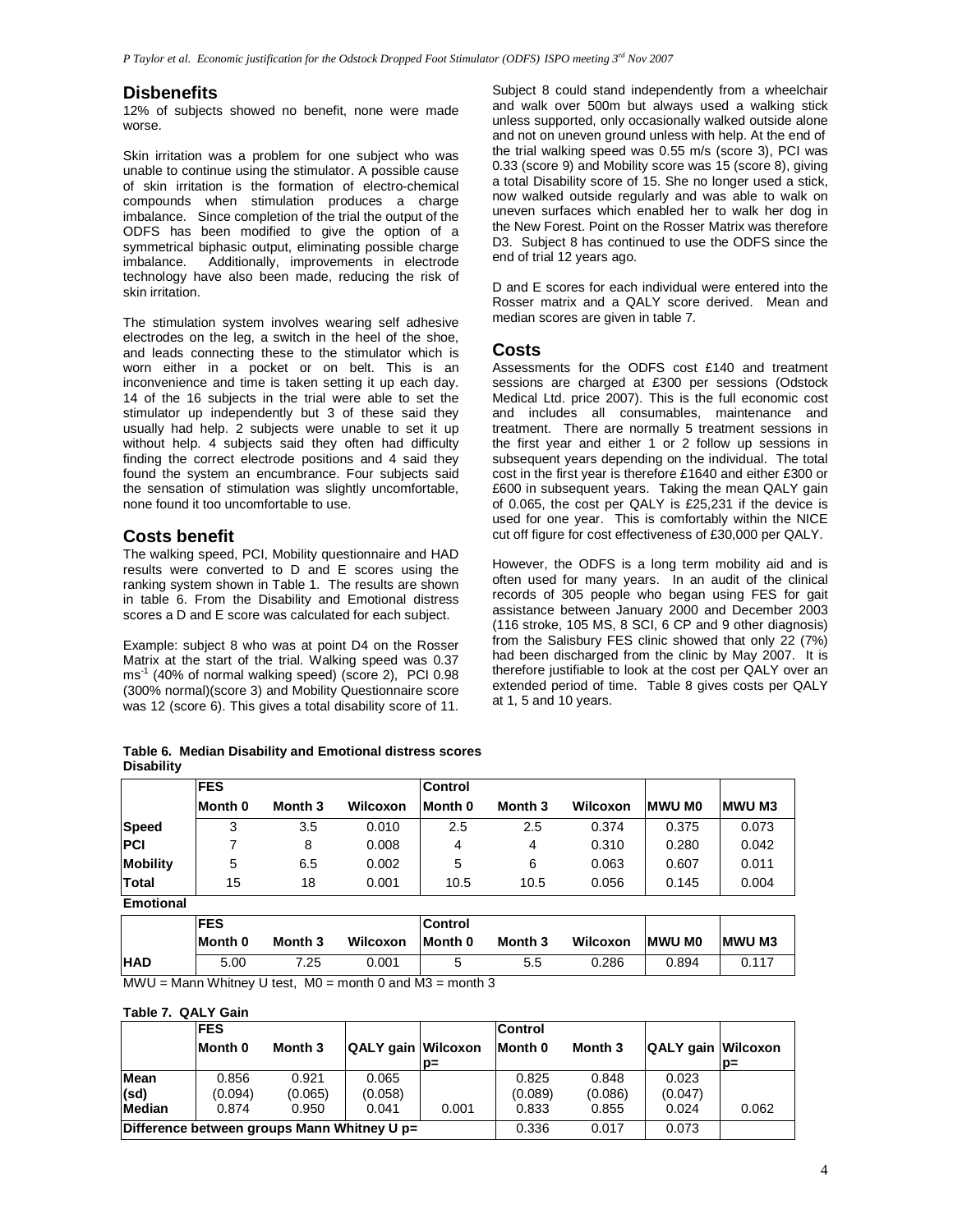|               | <b>QALY</b> | year*** | 5 year* | 5 year** | 10 year* | 10 year $**$ |  |  |  |  |  |
|---------------|-------------|---------|---------|----------|----------|--------------|--|--|--|--|--|
| Actual        |             |         |         |          |          |              |  |  |  |  |  |
| cost          |             | £1640   | £4040   | £2840    | £7040    | £4340        |  |  |  |  |  |
| Mean          | 0.065       | £25230  | £12431  | £8738    | £10830   | £6676        |  |  |  |  |  |
| <b>Median</b> | 0.041       | £40000  | £19707  | £13854   | £17170   | £10585       |  |  |  |  |  |
| 0.75%         | 0.0975      | £16821  | £8287   | £5826    | £7221    | £4451        |  |  |  |  |  |
| 0.25%         | 0.0225      | £73708  | £36298  | £25517   | £31626   | £19497       |  |  |  |  |  |

**Table 8. Mean, median, 25th and 75th percentile cost per QALY** 

\* 2 follow up appointments at £300 per appointment a year

\*\* 1 follow up appointment at £300 a year

\*\*\* 5 appointments at £300 plus an assessment appointment at £140 in the first year

### **Are the effect seen in the RCT also obtained outside the research setting?**

Following the trial of the ODFS and the recommendations of the South and West Regional Health Authority's Development and Evaluation Committee, a clinical service for provision of the device was established. In order to monitor the service, measurement of walking speed and PCI were continued. Clinical audit of these results over the first 18 weeks of treatment for a group of 111 chronic stroke users of the device confirmed the results of the RCT. Walking speed was increased by an average of 27% while PCI fell by 31% when the device was used at 18 weeks compared with unassisted walking at the start of treatment<sup>4</sup>. Similar effects were also recorded for ODFS users with a dropped foot due to multiple sclerosis or spinal cord injury. In a second audit it was shown that the improvement seen by stroke ODFS users at 18 weeks was maintained over a 3 and a half year period<sup>13</sup>.

### **Cost savings to the NHS**

While QALY analysis justifies the costs of treatment in its own right use of the ODFS may result in direct savings to the NHS.

### **Reduction in falls**

In a second RCT of the ODFS in a group of 56 people who had secondary progressive multiple sclerosis, ODFS users reported 72% fewer falls than a control group who received physiotherapy, over an 18 week period<sup>14</sup>. No published data on the incidence of falls requiring medical treatment for people with MS could be found. However, data does exist for a general elderly population. Nurmi and Luthje (2002) performed an audit of falls amongst the elderly in institutional care $15$ . They reported an incidence of falls of 1398 falls per 1000 person years and that one third of falls resulted in injury. The average cost per injury was €944. The average cost per fall per year was therefore €440. If falls that resulted in injury were reduced by the same proportion as in the ODFS trial, there would be an annual saving of €329 or €1650 over five years. Allowing for an inflation rate of 16% between 2002 and 2007 the annual saving would be €381 (£254) or €1914 (£1275) over 5 years at 2007 prices. From an individual perspective, the mean time between injury would increase from 2.15 years to over 7 years.

### **Reduction in use of other assistive devices**

In a questionnaire completed by 107 ODFS users (74% stroke, 14%MS, 5% head injury, 4% spinal cord injury and 3% cerebral palsy) changes in requirements for other assistive devices were reported<sup>16</sup>. Of those who used each aid before starting treatment with the ODFS,18% stopped using wheel chairs, 25% stopped using a walking frame, 29% stopped using crutches and 56% stopped using an AFO. The mean time of ODFS use 19.5 months.

### **Impact of the ODFS on health.**

In the same questionnaire, 71% of ODFS users reported that they were able to walk further when the ODFS was used. Additionally, 33% of users reported that they used the device to help keep them fit. It is known that electrical stimulation promotes blood circulation in the lower limb<sup>17</sup>. While an AFO may restrict the natural venous pump action caused by repetitive reciprocal movement in the lower leg, this action is promoted by FES because the range of ankle movement is returned to normal. This may reduce the risk of developing complications such as deep vein thrombosis and pressure sores. The increased overall activity provided by the ODFS may positively impact on cardiovascular fitness and reduce the risk of osteoporosis.

The questionnaire also asked how the ODFS was used. 70% used the ODFS for shopping and trips out. 57% used the ODFS for social events and 19% for work. 79% reported that their confidence was increased when walking with the ODFS and 52% reported that their independence was increased. It is therefore clear that the device is instrumental in promoting social integration. Taken together with the improvement in HAD scores reported in the trial it can be concluded that the ODFS has a positive impact on mental well being that may reduce the demand for mental health interventions.

### **Economic benefit to the wider community.**

As previously mentioned, the questionnaire reported that 19% of ODFS users used the device at work. Anecdotally it is reported in the clinic that the ODFS has aided return to work in the case of stroke and spinal cord patients. Reports have also indicated that the device helps people with MS continue at work when progression of their disease may otherwise have resulted in premature retirement. Because the effort of walking is reduced and walking range increased, ODFS users are better able to interact with able bodied colleagues in the work place. Because the ODFS may enable access where wheelchair access is not possible, fewer adaptations may be required.

39% of ODFS users reported that they needed assistance from another person while walking before they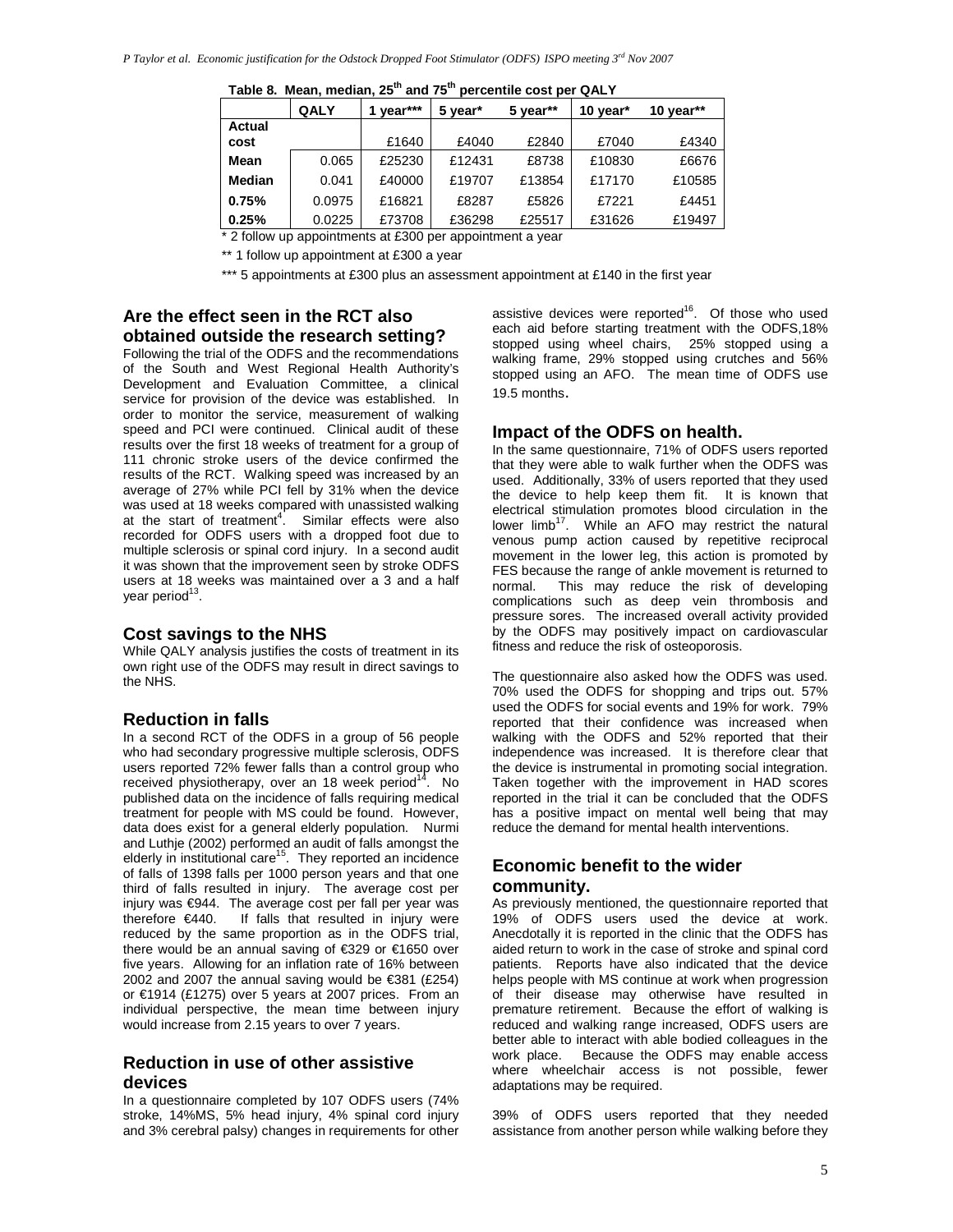received the device. After starting to use the ODFS, 46% reported that they required less assistance while 17% no-<br>longer required assistance. This increase in longer required assistance. independence reduces the burden on carers and family members.

### **Conclusion**

It has been demonstrated that the functional benefit from use of the ODFS has a significant benefit on quality of life, resulting in a mean QALY gain of 0.065. Using 2007 treatment costs (£1640 in the first year and between £300 and £600 per year in subsequent years) the average cost per QALY after one year of treatment is £25,235. This is well within the NICE benchmark for cost effectiveness of £30,000 per QALY. However, the ODFS is a long term mobility aid suggesting that cost per QALY over 5 years of between £8,738 and £12,431 is more representative. In addition to the QALY gain there may significant cost savings to the NHS from prevention of injury due to falls, improved health due to increased fitness and reduction in use of other aids Finally, the greater social integration promoted by the device allows greater participation in society and in some cases supports employment.

### **Supplier**

The Odstock Dropped Foot Stimulator is CE marked and FDA approved and is supplied by Odstock Medical Limited, The National Clinical FES Centre, Salisbury District Hospital, Salisbury, Wiltshire, SP2 8BJ, UK. Odstock Medical, which was England's first NHS owed company, also provides a clinical FES service to the NHS.

### **References**

Kesselring, J, Neurorehabilitation in Multiple Sclerosis- what is the evidence base? Journal of Neurology 2004; 251, (4); 25-29.

2. Finlayson M. Studies examine aging with MS with help of NARCOMS Registrants. MSQR online.<br>15/08/2006. United Spinal Association and the United Spinal Association and the CMSC/Nprth American Research Committee.

Liberson, WT; Holmquest, HJ; Scot, D; et al. (1961) Functional electrotherapy: Stimulation of the peroneal nerve synchronized with the swing phase of gait of hemiplegic patients. Archives of Physical Medicine and Rehabilitation, 42:101-105.

4. Taylor PN, Burridge JH, Wood DE, Norton J, Dunkerley A, Singleton C, Swain ID. Clinical use of the Odstock Drop Foot Stimulator - its effect on the speed and effort of walking. Archives of Physical Medicine and Rehabilitation, 80: 1577-1583, 1999.

5. Granat MH, Maxwell DJ, Ferguson ACB, Lees KR and Barbenel JC, Peroneal Stimulation. Evaluation for the correction of spastic drop foot in hemiplegia. Archives of Physical Medicine and Rehabilitation 1996; 77; 19-24

6. Taylor PN. The use of electrical stimulation for correction of dropped foot in subjects with upper motor neuron lesions. Advances in Clinical Neuroscience and Rehabilitation, 2(1): 16-18, 2002.

7. Burridge J, Taylor P, Hagan S, Wood D, Swain I. (1997) The effects of common peroneal nerve stimulation on the effort and speed of walking: A randomised controlled clinical trial with chronic hemiplegic patients. Clin Rehabil 11. 201-210.

8. DEC report. See www.salisburyfes.com

9. Wade D, Wood V, Hellar A, Maggs J, Langton-Hewer R. Walking after stroke. Scandinavian Journal of Rehabilitation Medicine. 1987. 19(1). 25-30

10. Bailey M, Ratcliffe C. Reliability of Physiological Cost Index in walking normal subjects using steady-state and non-steady-state and post-exercise. Physiotherapy. 1995. 81(10). 618-623.

11. Zigmond AS and Snaith RP. The Hospital Anxiety and Depression scale. Acct Psychiatric Scandinavia 1983; 67; 361-70.

12. Rosser R, Cottee M, Rabin R, Selai C. Index of health-related quality of life. in Hopkins A, Measures of quality of life, (1992) Royal College of Physicians.

13. Swain ID, Taylor PN. The clinical use of functional electrical stimulation in neurological rehabilitation. In: Horizons in Medicine 16 – Updates on major clinical advances. Ed. Franklyn J. Pub. Royal College of Physicians, ISBN 1-86016- 233-9, London, pp. 315-322, 2004.

14. Mann GE, Jolley CJ, Taylor PN. An investigation into the effect of functional electrical stimulation on mobility and quality of life in patients with Multiple<br>Sclerosis. 10<sup>th</sup> Annual Conference of the International FES Society, pp. 309-311, Montreal, Canada, July 2005

15. Nurmi I, Lüthje P. Incidence and costs of falls and fall injuries among elderly in institutional care. Scand J Prim Health Care. 2002 Jun;20(2):118-22.

16. Taylor PN, Burridge JH, Dunkerley AL, Lamb A, Wood DE, Norton JA, Swain ID. (1999) Patient's Perceptions of the Odstock Dropped Foot Stimulator (ODFS). Clin. Rehabil 13: 333-340.

17. Taylor PN, Ewins DJ, Fox B, Grundy D, Swain ID. Limb blood flow, cardiac output and quadriceps muscle bulk following spinal cord injury and the effects of training for the Odstock Functional Electrical Standing System. Paraplegia 31 (1993) 303-310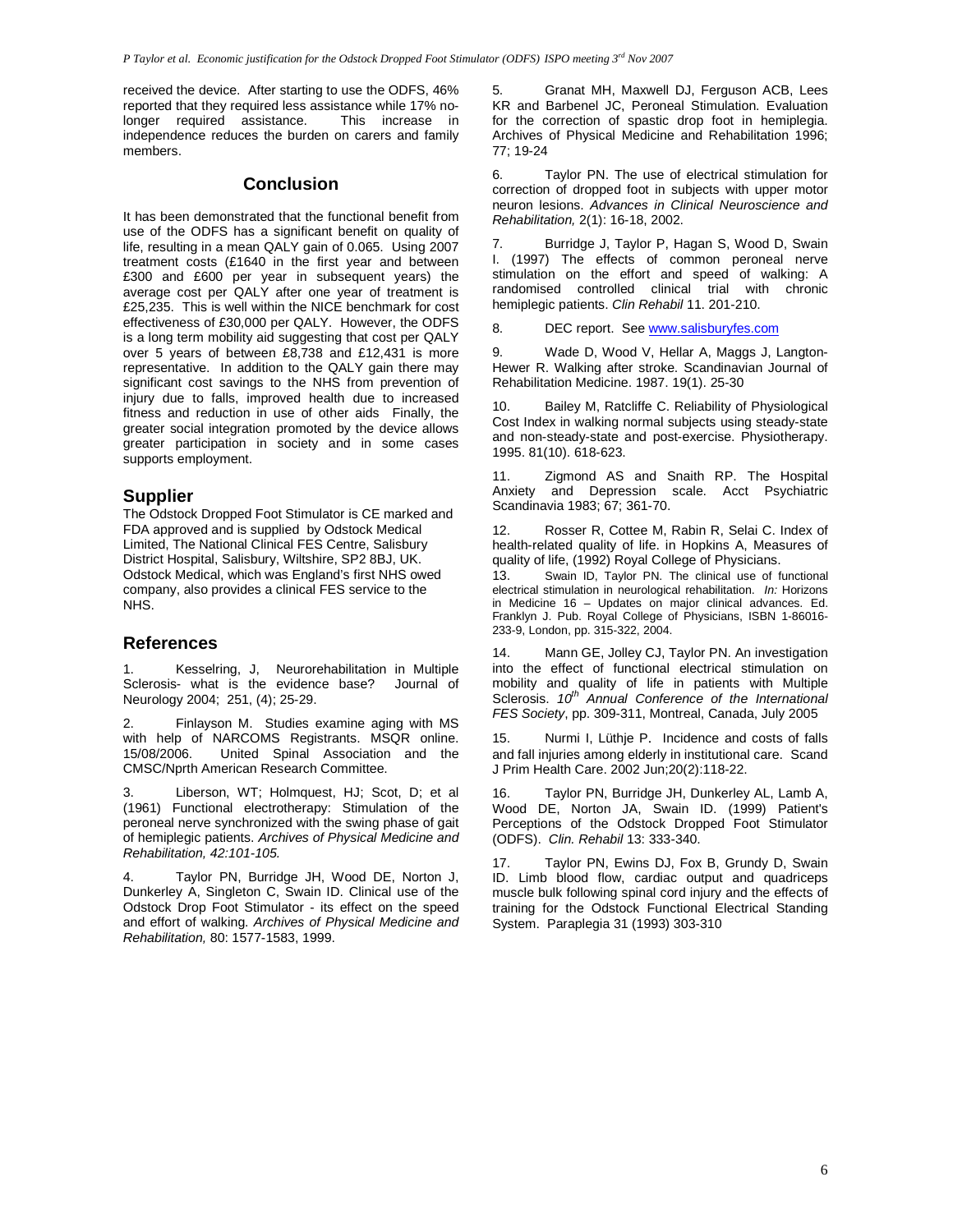# **Appendix 1**

# **Economic justification of the STIMuSTEP implanted Dropped foot stimulator.**

The STIMuSTEP provides the same function as the ODFS but the stimulus is delivered through implanted electrodes. This has several advantages. Firstly the task of correctly placing the self adhesive skin surface electrodes is removed from the patient. This means consistent results are produced from the device. It is also more convenient for the device user. Secondly, some users of external skin electrodes are affected by skin irritation. This risk is completely removed by the use of implanted electrodes. Finally, the sensation of the electrical stimulation is reduced because the skin is no longer stimulated. These advantages mean that the STIMuSTEP requires less clinical follow up and there are reduced consumable costs.

The device was tested in a series of case studies<sup>16</sup>. Overall, the clinical effect of the device was found to be comparable to the ODFS but with the advantages<br>outlined above<sup>18</sup>. While full QALY analysis has not been carried out for the STIMuSTEP it is reasonable to assume that its impact of quality of life is as least as good as the ODFS allowing the same QALY gain to be used.

# **Costs (2007)**

The costs of the STIMuSTEP in the first year are £7,187. This includes 6 months use of the ODFS to test for the suitability of the implant before receiving the device. The price also includes the cost of the device, the surgical costs, follow up and a contingency against the cost of corrective surgery if required. The cost of follow up in subsequent years is £351. The cost per QALY is shown in table 9. It can be seen that the mean cost per QALY at 5 years is £26,434, comfortably within the NICE limit of £30,000 per QALY. As the STIMuSTEP is a long term

Mobility aid, this is an acceptable time scale over which<br>to demonstrate cost effectiveness. Because the to demonstrate cost effectiveness. suitability for the implant is tested before implantation using the ODFS, poor responders can be excluded from the procedure. This means it is reasonable to assume that QALY gain will be in the upper 50 percentile of the range. As with the ODFS there are likely to be consequential cost savings to the NHS due to reduced risk of injury due to falls, improved overall heath status and reduced use of other assistive aids.

| Table 9. Mean, median, 25 <sup>th</sup> and 75 <sup>th</sup> percentile cost |
|------------------------------------------------------------------------------|
| per QALY for the STIMuSTEP implanted Dropped                                 |
| Foot Stimulator                                                              |

|                    | QALY   |          | 5 year  | 10 year |  |
|--------------------|--------|----------|---------|---------|--|
| <b>Actual cost</b> |        | £7,187   | £8,591  | £10,346 |  |
| Mean               | 0.065  | £110,569 | £26,434 | £15,917 |  |
| <b>Median</b>      | 0.041  | £175.293 | £41.907 | £25.234 |  |
| 0.75               | 0.0975 | £73,713  | £17.623 | £10,611 |  |
| 0.25               | 0.0225 | £319,422 | £76,364 | £45.982 |  |

### **Conclusion**

The STIMuSTEP is a cost effective long term mobility aid for the correction of dropped foot.

### **References**

18. Taylor PN, Mann GE, Wood DE, Hobby J. Pilot study to evaluate the safety and efficacy of an implanted dropped foot stimulator (IMPULSE).  $8^{th}$ Annual Conference of the International FES Society, pp. 168- 172, Queensland, Australia, July 2003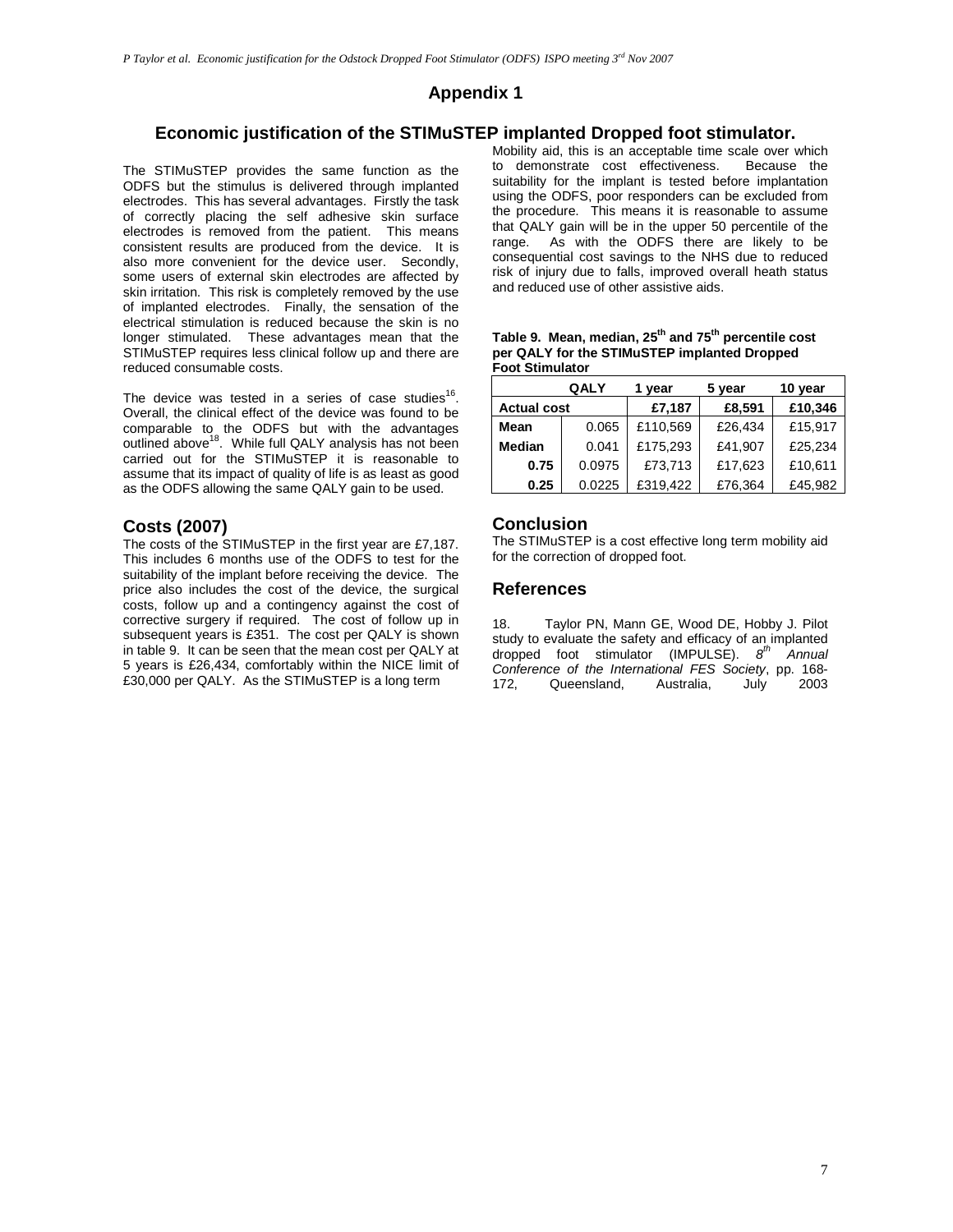# **Appendix 2**

### **Index of Health Related Quality of Life (IHQL)**

The IHQL provides a broad and sensitive measure of social, psychological and physical functioning and is designed to be applicable across all diagnostic groups. It is therefore possible to derive an assessment of health status on a single scale. The IHQL is derived from the original 2 dimensional Rosser index based on the dimensions of disability and distress. However, the dimension of distress has been split into physical (pain) and emotional distress to make a 3 dimensional index.

### **Dimensions**

#### **Disability**

- D1 No physical disability.
- D2 Slight Social disability, e.g. slight cold. No limitations with physical ability, self-care or mobility, but some role functions slightly impaired by social disability.
- D3 Slight physical disability. Able to get around the house and community but unable to perform heavy physical tasks. Role functions slightly limited by physical disability. Able to perform all self care activities.
- D4 Able to get around the house and do light lighter physical work. Some difficulty getting around the community due to weakness or physical limitations. Can perform all self-care activities. Ability to perform role functions limited.
- D5 Difficulty in getting around the house. Can only<br>go out with assistance. Major physical go out with assistance. limitations; e.g. can only do light work. Can perform most self care activities but needs help getting in and out of the bath. Limited abilities to perform role functions.
- D6 Confined to a chair therefore can only get out with assistance. Can only do the lightest of tasks, e.g. switch on the TV. Can feed self but needs help with all other self-care activities. Very limited ability to perform role functions.
- D7 Confined to bed. Needs help with all self-care activities. Minimal ability to perform role functions.
- D8 Unconscious

#### **Discomfort (pain)**

- P1 No Pain<br>P2 Slight pa
- Slight pain (a) occasional
- (b) frequently (c) almost all the time.
- P3 Moderate pain (a) occasional (b) frequently (c) almost all the time.
- P4 Severe pain (a) occasional (b) frequently (c) almost all the time.
- P5 Agonising pain (a) occasional
- (b) frequently (c) almost all the time.

#### **Distress (emotional)**

- E1 No distress. Very happy and relaxed almost all the time.
- E2 Slight distress. Happy and relaxed most of the time, but anxious and depressed some of the time.
- E3 Moderate distress. Anxious and depressed most of the time, but happy and relaxed some of the time.
- E4 Severe distress. Very anxious and depressed almost all the time.
- E5 Extremely depressed. Actively suicidal.

|                | E1    | E <sub>2</sub> | E <sub>3</sub> | E <sub>4</sub> | E <sub>5</sub> |
|----------------|-------|----------------|----------------|----------------|----------------|
| D1             | 1.000 | 0.970          | 0.894          | 0.791          | 0.643          |
| D <sub>2</sub> | 0.990 | 0.960          | 0.884          | 0.781          | 0.632          |
| D <sub>3</sub> | 0.971 | 0.940          | 0.864          | 0.762          | 0.614          |
| D <sub>4</sub> | 0.946 | 0.917          | 0.840          | 0.738          | 0.590          |
| D <sub>5</sub> | 0.917 | 0.887          | 0.811          | 0.710          | 0.561          |
| D <sub>6</sub> | 0.885 | 0.855          | 0.780          | 0.678          | 0.530          |
| D7             | 0.838 | 0.804          | 0.729          | 0.628          | 0.481          |

Rosser matrix for the first level of the pain dimensions. As the patient group that used the ODFS are known to not have significant pain resultant from stroke, no assessment of pain was made and therefore only the first pain dimension shown above was used.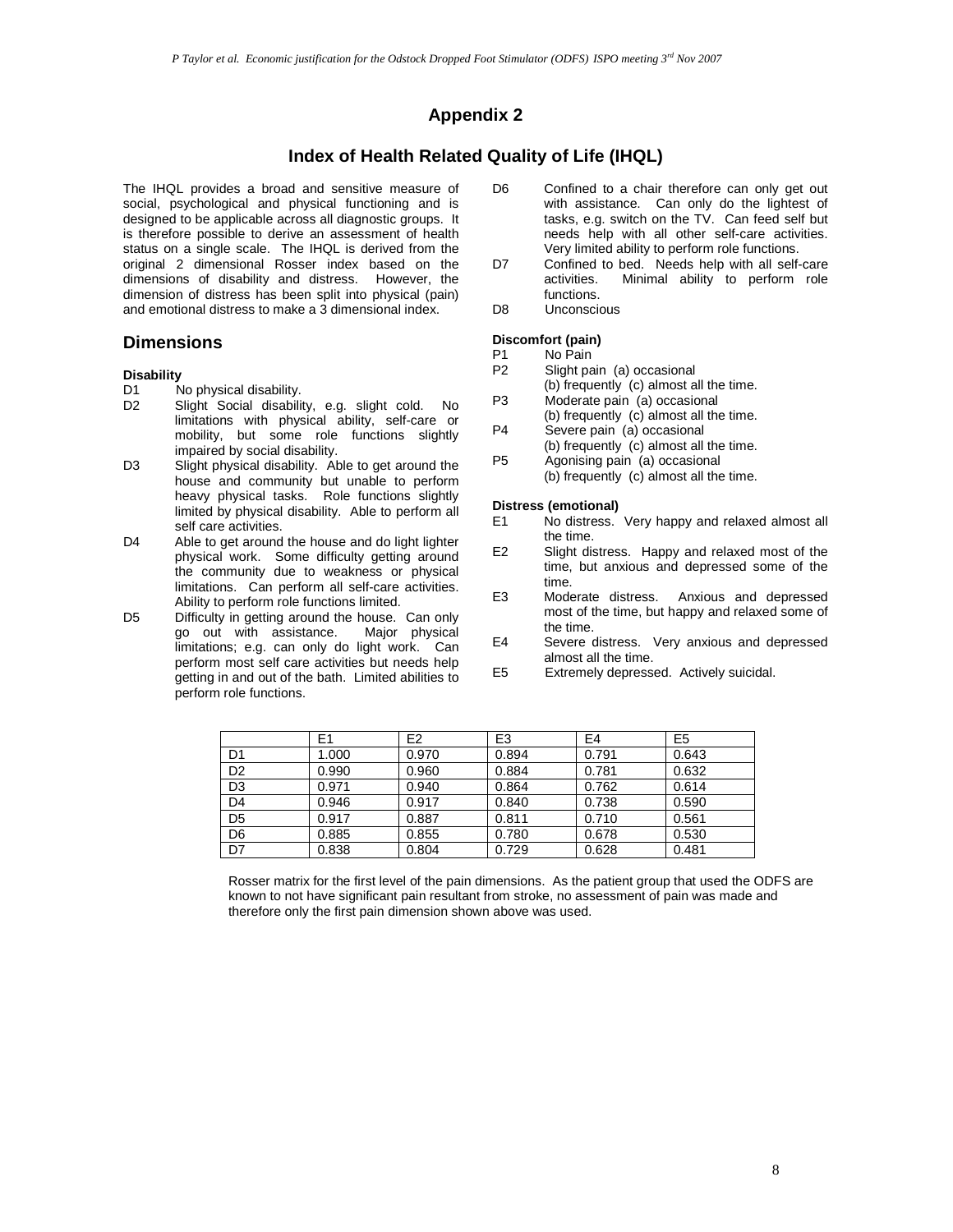# **Appendix 3 Summary of the evidence for the cost effectiveness of the ODFS July 2010**

Since publication of "Economic Justification for the Odstock Dropped Foot Stimulator (ODFS)" a second report has been produced on the cost effectiveness of FES for correction of dropped foot. Additionally, further publications on the clinical effectiveness of FES have also been produced. The potential cost savings due to reduced falls has also been recalculated to reflect 2010 exchange rate and inflation. This evidence is summarised here.

#### **PASA report.**

The second economic report was produced by the Purchasing and Supply Agency in February 2010<sup>3</sup>. It took a different approach to calculating QALY gain. Its main indicator of effect was walking speed. The mean gain in walking speed due to FES was calculated by averaging the results from four published studies, two of which used the ODFS. It was found that the mean increase in walking speed was  $0.18 \text{ ms}^{-1}$ . The change in walking speed was compared to Perry's criteria for mobility based on walking speed. Perry calculated that the mean threshold for becoming a moderate community walker was  $0.58 \text{ ms}^{-1}$  and for becoming a functionally independent walker was  $0.80 \text{ ms}^{-1}$ . By examining the range of walking speeds it was possible to calculate the proportion of FES users who would cross these thresholds and this could be corresponded to changes in the HUI3 (Health Utility Index v3) scale. The other input to the model was the number of FES users who received dis-benefit due to skin reaction to the electrodes. This was the only reported adverse effect of FES. 22% of FES users were reported as having minor skin irritation while 3% received a major skin reaction sufficient to cause discontinued use of FES. Using this technique an overall QALY gain of 0.041 was calculated. This is almost identical to the QALY gain of 0.042 calculated in the earlier study. A cost per QALY was found at 1 year of £52,336 and at 5 years of £19,238.

#### **Cost effectiveness of the ODFS for people with a dropped foot due to multiple sclerosis.**

The two studies produced comparable results using two different techniques and both support the proposition that the FES for dropped foot is a cost effective intervention. However both studies used data that was derived from trials of FES with people who had a dropped foot due to stroke. Can the results be applied to people who have a dropped foot due to multiple sclerosis?

While no equivalent study has bean performed for the MS group there is some data available that allows comparisons between stroke and MS. Figure 1 shows the effect on walking speed of ODFS use for 1 group who have a dropped foot due to stroke and a second group who have a dropped foot due to multiple sclerosis, over a 72 week period<sup>4</sup>. The gragh shows mean percentage change in walking speed normalised to walking without FES at the beging of treatment. It can be seen that the responce to the the device is different between the groups.

While the Stroke group show a significant increase in walking speed without FES after 18 weeks of device use, the MS group do not. The walking speed of the MS group is shown to reduce gradually over



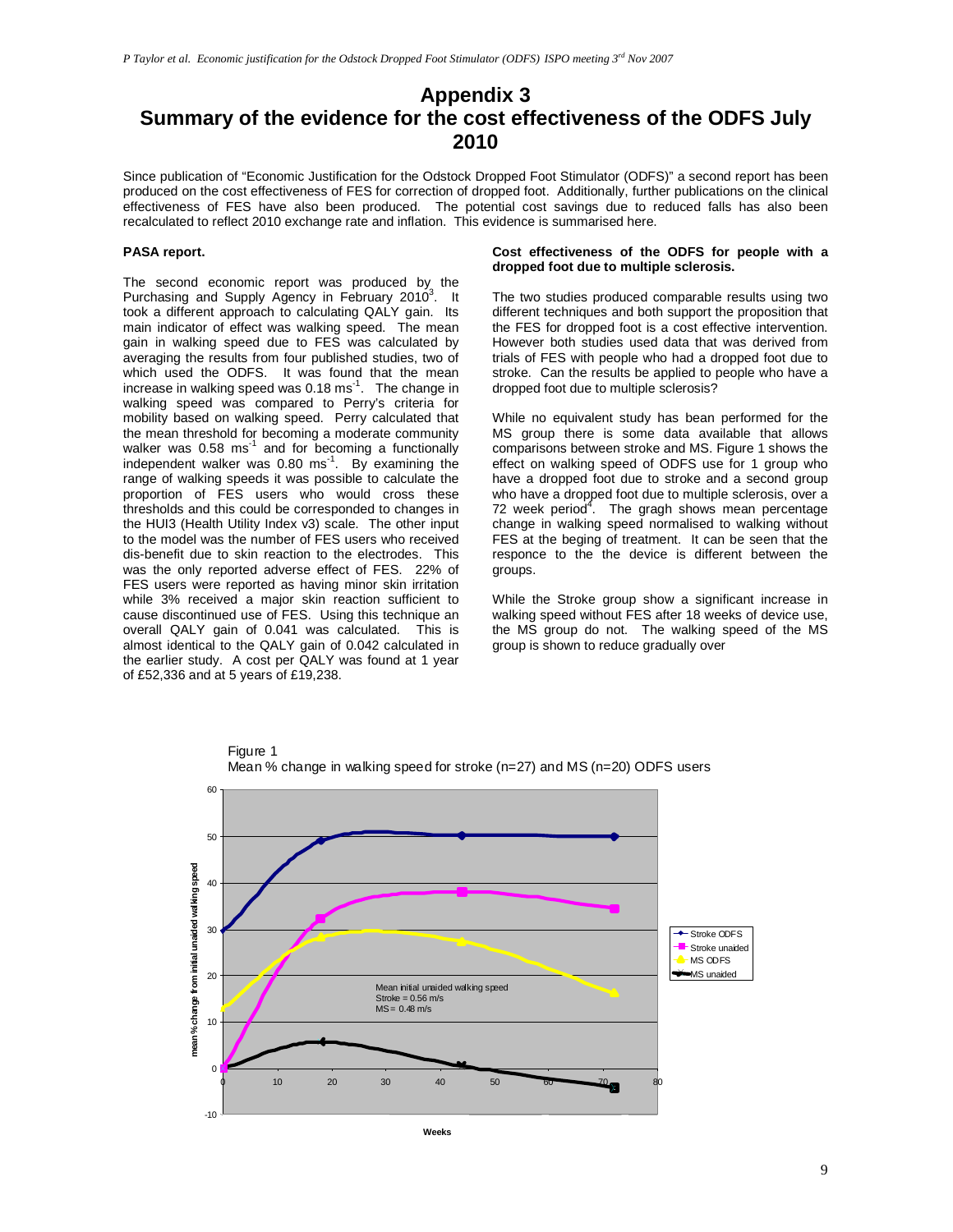the 72 weeks and this is likely to be contributable to the progressive nature of MS. However, the lack of training effect at 18 weeks is still a surprise and suggests that there is difference the capacity for neuroplastic relearning between the two groups. This finding has also been reported in three other studies<sup>5, 6, 7</sup>. However, the direct benefit received from the device at any one time, represented by the difference between the lines for walking speed change with and without FES for the two groups is still comparable and in fact greater for the MS group than the Stroke group.

This difference in response to FES and the general progression of MS means that a MS FES user is less likely to increase their walking speed sufficiently to cross thresholds set by Perry and this would have the effect of reducing the initial QALY gain. However, there is a significant orthotic gain from the device and it can be seen that walking speed with the device at 72 weeks is still higher than initial walking speed unaided at the start of treatment. This indicates that FES users will take longer to pass the Perry thresholds as mobility declines resulting in preservation of quality of life.

The Purchasing and Supply Agency report took data on skin irritation due to electrodes from the 1998 clinical rehab paper on patient's perceptions of use of the ODFS $^8$ . The figure of 22% is relatively high and not in line with more recent clinical audit data that gave a prevalence of skin irritation. Since 1998 the Salisbury clinic has changed the type of electrodes used and reduced the maximum period for which electrodes are used for. In a six month period from June 2005 every occurrence of skin irritation occurring in the Salisbury FES clinic was recorded $9$ . In that time 585 individual patients were seen in the clinic. 13 cases of irritation were reported. An appeal for honesty to the clinicians working in the clinic indicated some under reporting, estimated to be about 25%. This therefore results in prevalence in the clinic of between 3 and 4 %. However, 8 cases were reoccurrence and 5 first time cases, 3 of whom developing skin reaction in the first 6 months and the other 2 between 12 and 18 months of ODFS use. This means the prevalence of new cases was around 1 to 1.5%. There were no cases of discontinued treatment due to skin irritation in this period. Further, in the randomised controlled trial of the ODFS with people who have secondary progressive MS, there were no reports of skin irritation in the period of the trial<sup>5</sup>. These results suggest that the dis-benefit effect of skin irritation has been significantly exaggerated in the Purchasing and Supply Agency report, resulting in a smaller QALY gain than might otherwise have been expected.

The main outcome measure used to indicate the effect of FES for dropped foot has traditionally been walking speed. It has been seen as a proxy measure for change in gait quality. However, Barrett and Taylor described a study that measured the effect of the ODFS use on quality of life measured using the Psychosocial Impact of Assistive Devices scale (PIADS) in a group of 20 people who had MS and 21 who had had a stroke<sup>10</sup>. The PIADS score was taken after 18 weeks of ODFS use. Additionally, walking speed was measured both at the beginning of treatment and at 18 weeks. A statistically significant improvement was recorded in PIADS score in both MS and stroke groups with no statistically significant difference between the groups tested using Faurier's Analyses (F-tests). A similar effect on walking speed was seen as previously shown in published papers. However,

it was found that there was no correlation between change in walking speed and the quality of life measure. This indicates that walking speed while indicating an overall improvement in gait does not necessarily reflect the perceived benefit to the user of FES. The subjective benefits of the device reflected by the PIADS scores, such as increasing confidence during walking, reducing falls, and increasing social participation, may be of more importance to ODFS users than more routinely used objective measures. This may account for the low dropout rate of 8.7% after a maximum of two years of ODFS use seen in this study. This value is much smaller than the average assistive device abandonment rate of 29.3%<br>reported by Scherer<sup>14</sup>, and is very similar to previously reported values of 8% reported by Taylor et al. in 2004<sup>15</sup>.

In a study published in 2008 Paul et al measured the oxygen consumption of 12 people with MS while walking with and without the  $ODFS<sup>11</sup>$ . It was found that the oxygen consumption fell from 0.46 mL min<sup>-1</sup> kg<sup>-1</sup> m<sup>-1</sup> to 0.41 mL min<sup>-1</sup> kg<sup>-1</sup> m<sup>-1</sup> indicating a statistically significant increase in gait efficiency when the ODFS was used. This result is in line with a questionnaire survey of 43 ODFS users who had MS, 88% of whom reported that walking was less effort when walking with the ODFS<sup>12</sup>. It is also in line with the 1999 audit paper that showed that the physiological cost index, an index derived from the change in heart rate and walking speed indicating the effort used in walking, was reduced by 24%<sup>6</sup>.

A study by Esnouf et al, examined the effect of using the ODFS on activities of daily living (ADL) measured using the Canadian Outcome Performance Measure (COMP)<sup>1</sup> . In this randomized controlled trial, a group of 63 people who had a dropped foot due to secondary progressive MS were randomly assigned to a group that received the ODFS and another that received physiotherapy exercise over an 18 week period. At the end of the study it was found that there was no significant effect of ADL in the group who received physiotherapy while significant improvements in ADL were seen in the ODFS group. Significant improvements seen were a reduction of tripping and falls and an increase in the distance that could be walked. In the same study the ODFS users also reported 72% fewer falls than a control group, recorded using a falls diary. No published data on the incidence of falls requiring medical treatment for people with MS could be found. However, data does exist for a general elderly population. Nurmi and Luthje (2002) performed an audit of falls amongst the elderly in institutional care<sup>15</sup>. They reported an incidence of falls of 1398 falls per 1000 person years and that one third of falls resulted in injury. The average cost per injury was  $\epsilon$ 944. The average cost per fall per year was therefore €440. If falls that resulted in injury were reduced by the same proportion as in the ODFS trial, there would be an annual saving of €329 or €1650 over five years. Allowing for an inflation rate of 27% (retail price index) between 2002 and 2010 the annual saving would be €418 (£349) or €2099 (£1755) over 5 years at 2010 prices (exchange rate  $14<sup>th</sup>$  July 2010). From an individual perspective, the mean time between injuries would increase from 2.15 years to over 7 years.

#### **Conclusion**

Two independent studies have examined the QALY gain due to use of FES for correction of dropped foot and have derived almost identical QALY values, both indicating that the intervention is cost effective. While